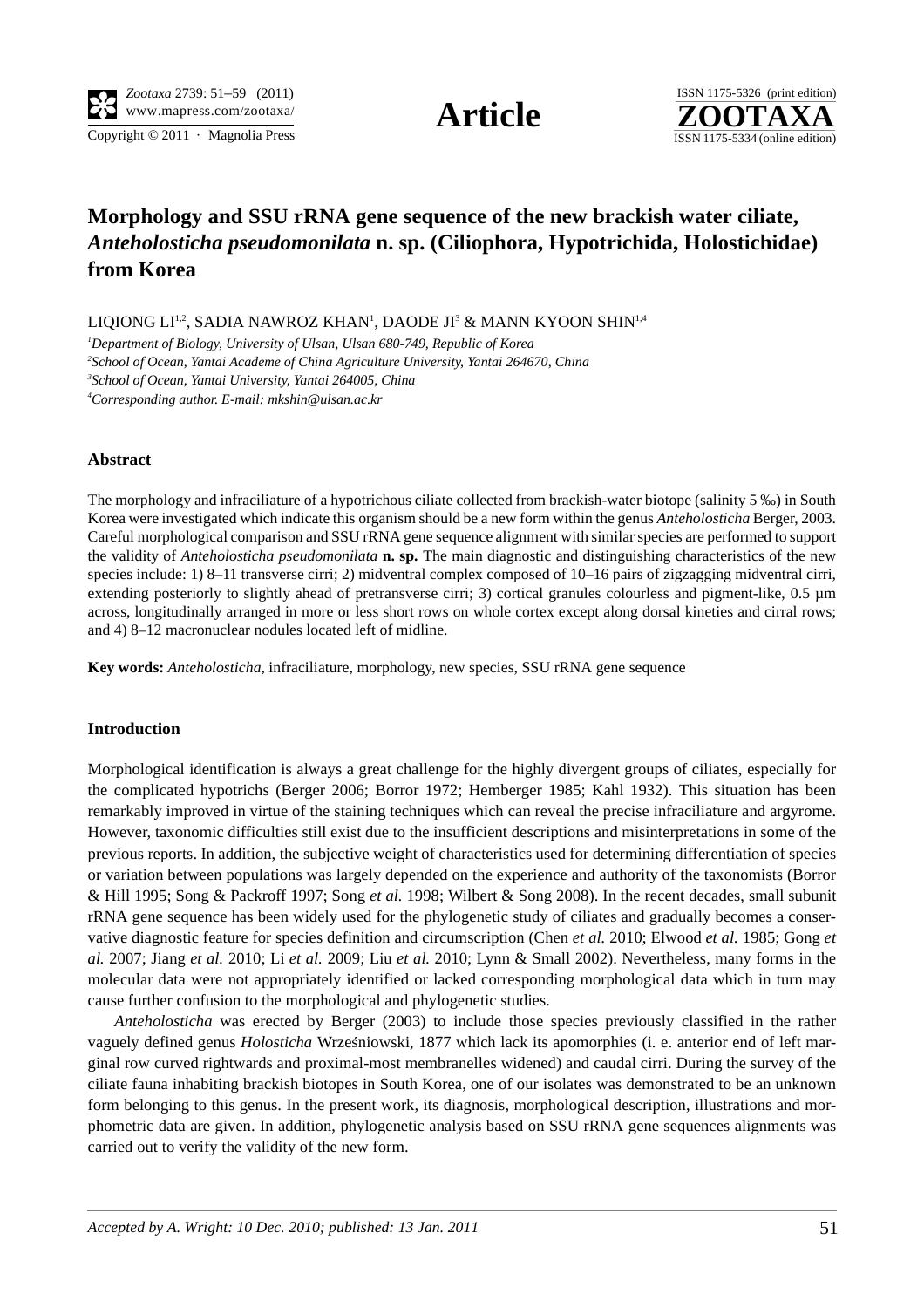#### **Material and methods**

**Sampling.** *Anteholosticha pseudomoniliata* **n. sp.** was collected from the Taehwagang River, Usan (35°32′56"N 129°20′11"E) in South Korea on 23 November 2009, with salinity 5‰, pH 6.5–7.0, and water temperature of 11.5  $°C$ . The surface sediments ( $~10$  cm) were collected and transferred to Petri dishes with original water, then maintained in the laboratory for several days at room temperature (about 24  $^{\circ}$ C) as a raw culture for further studies. Meanwhile, a few wheat grains were added to enrich the bacteria (Li *et al.* 2010).

**Morphological investigations.** The locomotion of the organisms was studied in Petri dishes under a dissecting microscope. Living cells were isolated and observed using bright-field and differential interference-contrast microscopy. The infraciliature and silverline system were revealed with the protargol impregnation method according to Wilbert (1975). Specimens were examined at  $100 \times$  to  $1,000 \times$  magnification and measurements were carried out with an ocular micrometer. Drawings of stained specimens were performed under oil immersion and according to photographs as a template.

**Terminology.** Terminology is mainly according to Berger (2006).

**DNA extraction and sequencing.** DNA was extracted using RED Extract-N-AmpTM PCR kit (Sigma-Aldrich Co., Brooklyn, NY) according to the manufacturer's instruction. The reaction volume was reduced to one tenth of the originally prescribed volume for each tube according to Gong *et al*. (2007). PCR amplification was performed according to Yi *et al*. (2010) and the PCR products of SSU rRNA gene were sequenced using an ABI 3700 sequencer (Applied Biosystems, Foster City, USA).

**Sequence availability and alignment.** The following nucleotide sequences of five *Anteholosticha* species were obtained from the NCBI/GenBank database for comparison with *A. pseudomonilata* **n. sp.**: *A. manca* (Gen-Bank accession no. DQ503578), *A. multistilata* (AJ277876), *A. monilata* (GU942567), *A. parawarreni* (EF123707), and *A. scutellum* (FJ156105). These sequences were aligned using Clustal W, ver.1.80 (Thompson *et al*. 1994).

#### **Results**

**Order Urostylida Jankowski, 1979**

**Family Holostichidae Fauré-Fremiet, 1961**

**Genus** *Anteholosticha* **Berger, 2003**

## *Anteholosticha pseudomonilata* **n. sp.**

(Figs 1–3; Tables 1–3)

**Diagnosis.** Grey coloured *Anteholosticha*, 110–190 µm × 40–80 µm *in vivo*; contractile vacuole mid-body positioned; 29–41 adoral membranelles; 1 buccal, 3 frontal, 2 frontoterminal, 2 pretransverse and 8–11 transverse cirri; midventral complex composed of 10–16 pairs of zigzagging midventral cirri, extending posteriorly to slightly ahead of pretransverse cirri; left and right marginal row with about 28 and 29 cirri, respectively; 4 entirely long dorsal kineties; cortical granules colourless and pigment-like, 0.5 µm across, longitudinally arranged in more or less short rows on whole cortex except along dorsal kineties and cirral rows; 8–12 macronuclear nodules located left of midline.

**Type locality.** Brackish water from the Taehwagang River (35°32′56"N; 129°20′11"E) near Ulsan Bay which flows into the East Sea, at Ulsan, South Korea.

**Type slides.** Two permanent slides of protargol-impregnated specimens are deposited as a holotype and a paratype in the collection of National Institute of Biological Resources (NIBR), Incheon, South Korea and Department of Biology, University of Ulsan, Ulsan, South Korea and with registration numbers NIBRPR0000102719 and LLQ-20091123-05-02, respectively.

**Etymology.** The species-group name *pseudomonilata* is a composite of the Greek adjective pseudo- (wrong, lying) and the name of the most similar congener *Anteholosticha monilata* which resembles our form in having the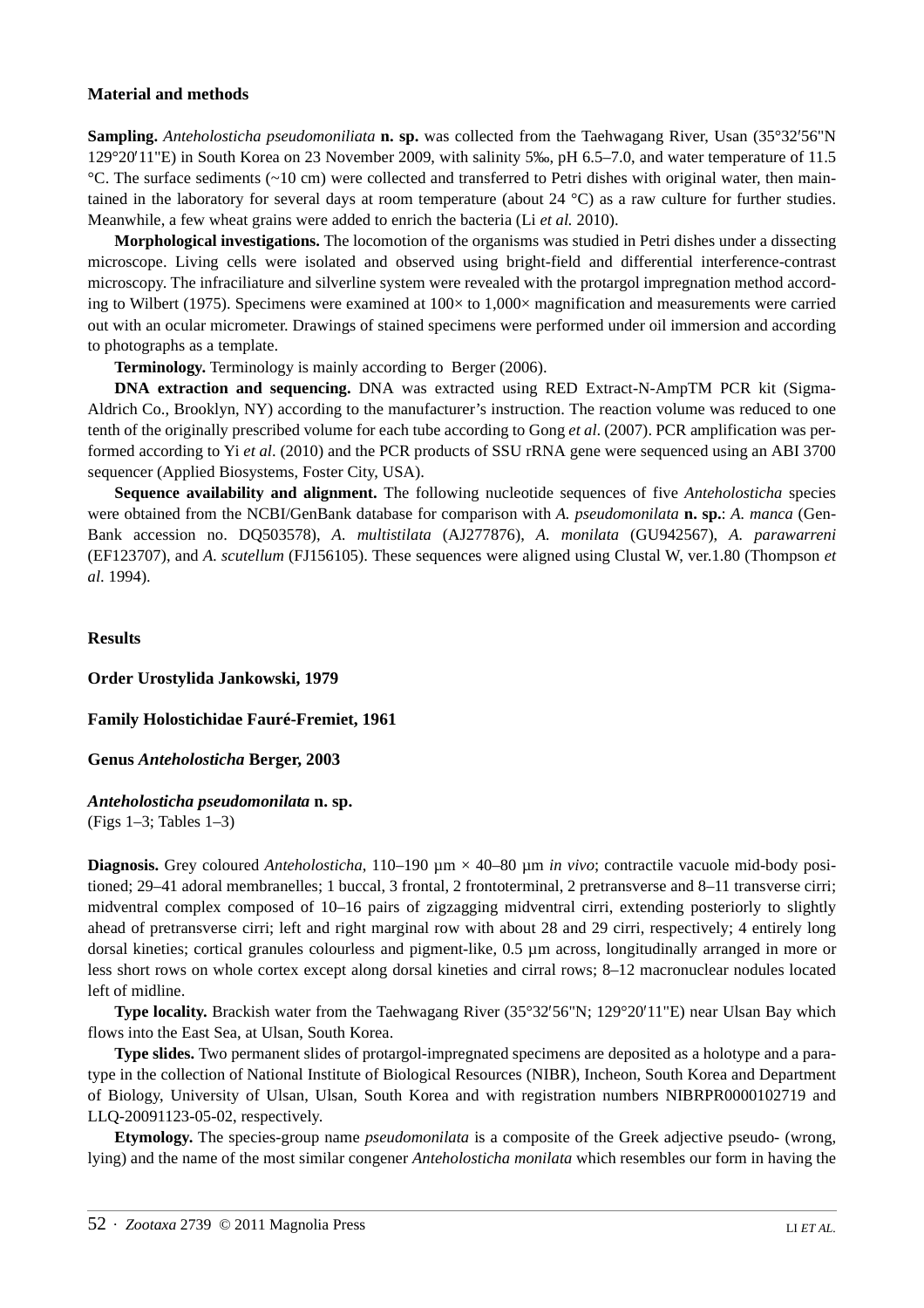macronucleus-nodules forming a chain (see details about etymology of *monilata* in Berger 2006). The ending of the species-group name is defined (fixed) via the genus.

**Description.** Size mostly 110–140  $\mu$ m  $\times$  40–60  $\mu$ m *in vivo*. Body shape slightly variable and elliptic-like, anterior portion conspicuously narrowed and forming a slightly cephalized appearance, while rear end broadly rounded; left margin more convex than right part (Figs. 1A; 2A, 2B). Body flexible, only slightly contractile. Dorsoventrally flattened about 2:1. Pellicle thin and soft. Cortical granules colourless and spherical in shape, about 0.5 µm in diameter, basically arranged in more or less longitudinal short rows on whole cortex except along cirral rows and dorsal kineties with some single ones sparsely distributed throughout the cell surface (Figs. 1C; 2C). Food vacuoles difficult to recognize except for many yellowish to brownish light-reflecting crystals scattered within transparent cytoplasm. Two groups of inclusions remarkably recognized, which are globular and concave like, respectively, 2–5 µm in diameter, consistently situated and give rise to darker colour in both ends of the cell (Figs. 1A, 1B; 2E). 8–12 colourless macronuclear nodules globular to ellipsoidal shaped, serially distributed in mid-portion of body left of midline which can be easily observed under middle to high magnification *in vivo*; individual nodules, in impregnated specimens,  $8-20 \mu m \times 8-18 \mu m$ , containing small nucleoli (Figs. 1E; 2D, 2F). Usually two micronuclei ovoid in shape located separately among the macronuclei,  $5-10 \text{ µm} \times 3-8 \text{ µm}$  across after fixation (Figs. 1E; 2D, G). Single contractile vacuole positioned in mid-body near left margin with two long collecting canals (Fig. 1A).

Locomotion relatively slow, but crawling without pause. Body apparently flexible, folded or twisted when crawling on bottom of Petri dish or drilling through debris.



**FIGURE 1.** *Anteholosticha pseudomonilata* **n. sp.** from live cells (**A**–**C**), and after protargol impregnation (**D, E**). (**A**) Ventral view of a typical individual. (**B**) Ventral view, arrows indicate the inclusions within cytoplasm at both cell ends. (**C**) Noting arrangement of cortical granules (arrows). (**D, E**) Ventral and dorsal views of the holotype specimen, showing the general infraciliature. Arrow in **D** marks the posterior end of the midventral complex. Arrowheads in **E** depict the "extra" dikinetids ahead of the right marginal row. **AZM** = adoral zone of membranelles; **BC** = buccal cirrus; **EM** = endoral membrane; **FC** = frontal cirri; **FTC** = frontoterminal cirri; **LMR** = left marginal row; **Ma** = macronuclei; **Mi** = micronuclei; **MP** = midventral pairs; **PM** = paroral membrane; **PTC** = pretransverse ventral cirri; **RMR** = right marginal row; **TC** = transverse cirri; **1-4** = dorsal kineties. Scale bars in  $(A) = 40 \mu m$ ; in  $(D, E) = 30 \mu m$ .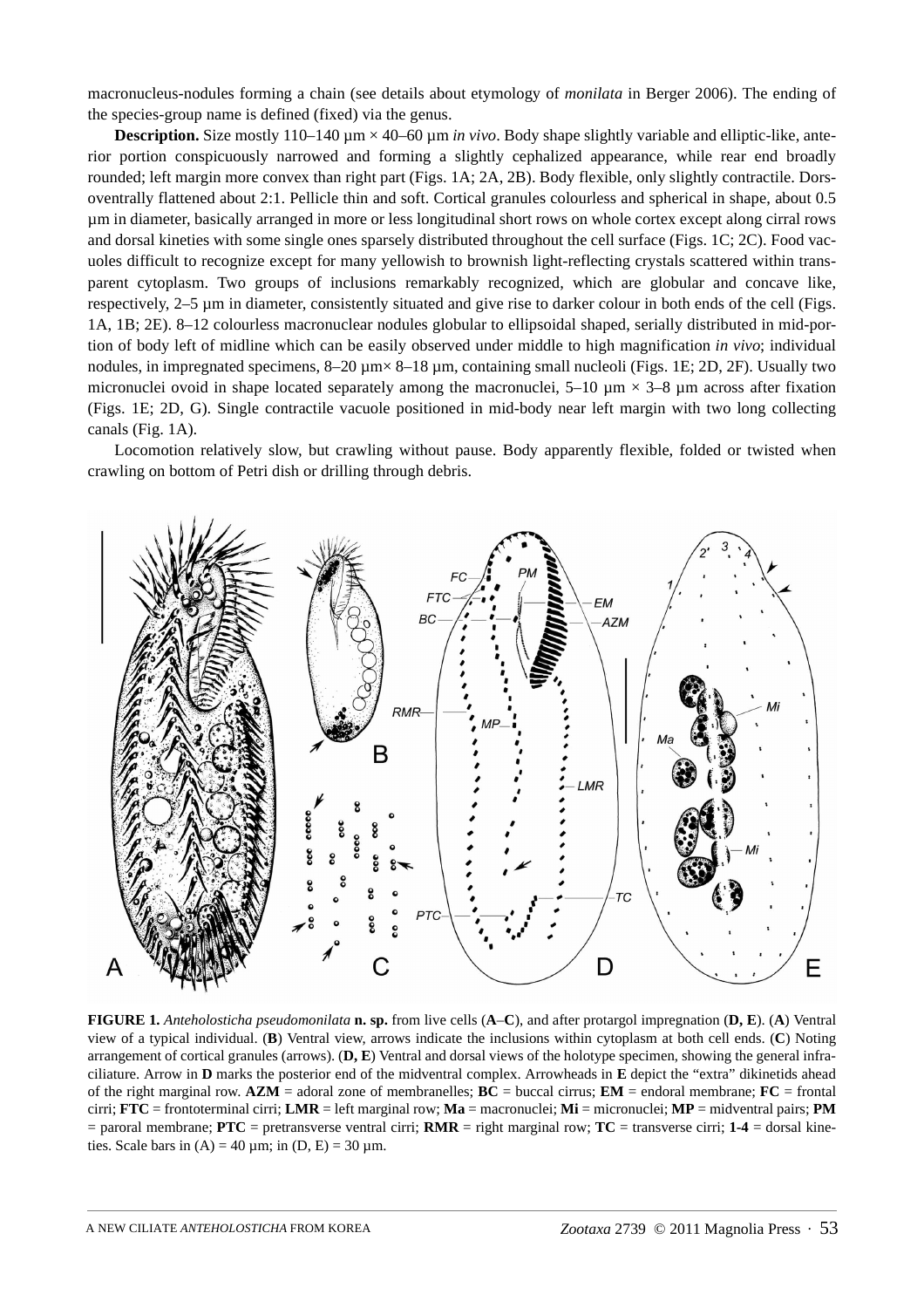

**FIGURE 2.** Photomicrographs of *Anteholosticha pseudomonilata* **n. sp.** from live cells (**A**–**E**), and after protargol staining (**F**– **H**). (**A, B**) Ventral view of typical individuals. (**C**) Partial of dorsal view, to show the distribution of cortical granules (arrowheads) and dorsal bristles (arrows). (**D**) Ventral view showing macronuclear nodules (arrows) and micronuclei (arrowheads). (**E**) Posterior body, arrows mark the inclusions within cytoplasm. (**F**) Ventral view of the holotype specimen (the same individual as illustrated in 1**D, E** and 2**G, H**), arrow denotes anterior end of left marginal row. (**G**) Ventral view of mid-posterior portion, arrows and arrowheads show micronuclei and macronuclear nodules, respectively. (**H**) Anterior portion of ventral side, showing the buccal cirrus (arrow), frontoterminal cirri (arrowheads), and the right frontal cirrus (double-arrowheads). Scale  $bars = 50 \mu m$ .

Adoral zone of membranelles occupied 30.3–41.7% of body length in fixed specimens (Table 1), base of longest membranelles about 9 µm long. Distal end of AZM terminated at right margin of cell and bending posteriad at about anterior 1/3 of buccal field (Figs. 1D; 2F). Paroral and endoral membrane almost the same length, likely both composed of monokinetids, distinctly intersecting each other and terminating anteriorly at about 2/5 of buccal field (Figs. 1D; 2H). Single buccal cirrus situated near the intersection of undulating membranes (Figs. 1D; 2H). Three slightly enlarged frontal cirri lying in anterior frontal area with right one very close to the distal end of adoral zone of membranelles (Fig. 2H). Consistently two frontoterminal cirri near and right to the distal end of adoral zone of membranelles (Fig. 2H). 8–11 relatively undeveloped transverse cirri arranged in J-shaped row, *ca.* 15 µm long *in vivo*, slightly protruding beyond rear end of cell (Figs. 1A, 1D; 2G). Always two pretransverse ventral cirri located close to the right transverse cirrus (Fig. 1D). Midventral complex composed of 10–16 pairs of midventral cirri arranged in a typical zig-zag pattern, continuing with frontal cirri and terminated ahead of the level of the left-most transverse cirrus (Figs. 1D; 2F, 2G). The last midventral cirri often dispersedly situated other than in a zigzagging pattern (Fig. 1D). Two marginal rows distinctly separated posteriorly ahead of cell end, the cirri within which about 10 µm long and never protruding the margins in life; 23–33 cirri in left row, while 24–34 in right one (Figs. 1A, 1D; 2A, 2F). Invariably four complete dorsal kineties with dorsal cilia about 3 µm long. Usually two "extra" dorsal bristles present on the anterior right margin of the body (Figs. 1E; 2C).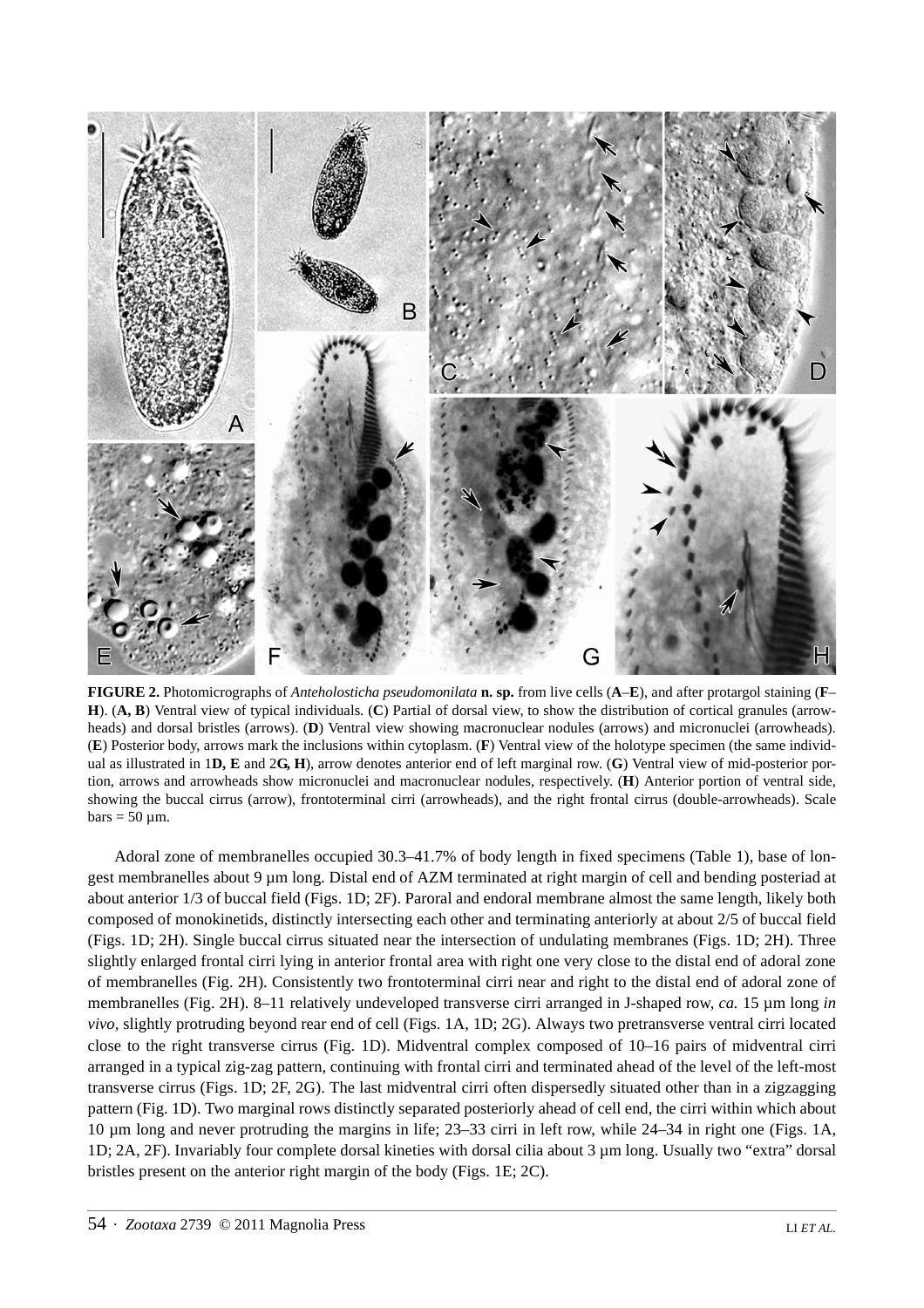| Character                                 | Min | Max            | Median | Mean  | ${\rm SD}$ | SE  | <b>CV</b> | n  |
|-------------------------------------------|-----|----------------|--------|-------|------------|-----|-----------|----|
| Body, length                              | 113 | 185            | 150.0  | 147.7 | 15.4       | 2.8 | 10.4      | 30 |
| Body, width                               | 45  | 80             | 56.0   | 59.2  | 9.5        | 1.7 | 16.0      | 30 |
| Body length: width, ratio                 | 2.1 | 3.2            | 2.5    | 2.5   | 0.3        | 0.1 | 12.0      | 30 |
| Length of adoral zone                     | 42  | 61             | 52.5   | 53.5  | 5.1        | 0.9 | 9.5       | 30 |
| Body length: length of adoral zone, ratio | 2.4 | 3.3            | 2.7    | 2.8   | 0.2        | 0.0 | 7.1       | 30 |
| Number of membranelles                    | 29  | 41             | 37.0   | 36.4  | 2.8        | 0.5 | 7.7       | 30 |
| Number of frontal cirri                   | 3   | 3              | 3.0    | 3.0   | 0.0        | 0.0 | 0.0       | 30 |
| Number of buccal cirri                    | 1   | 1              | 1.0    | 1.0   | 0.0        | 0.0 | 0.0       | 30 |
| Number of frontoterminal cirri            | 2   | $\overline{c}$ | 2.0    | 2.0   | 0.0        | 0.0 | 0.0       | 20 |
| Number of midventral pairs                | 10  | 16             | 13.0   | 13.2  | 1.3        | 0.3 | 9.8       | 27 |
| Number of cirri in right marginal row     | 24  | 34             | 29.0   | 29.4  | 2.2        | 0.4 | 7.5       | 29 |
| Number of cirri in left marginal row      | 23  | 33             | 28.0   | 27.7  | 2.7        | 0.6 | 9.7       | 22 |
| Number of pretransverse cirri             | 2   | $\overline{2}$ | 2.0    | 2.0   | 0.0        | 0.0 | 0.0       | 27 |
| Number of transverse cirri                | 8   | 11             | 9.0    | 9.5   | 0.8        | 0.2 | 8.4       | 27 |
| Number of dorsal kineties                 | 4   | $\overline{4}$ | 4.0    | 4.0   | 0.0        | 0.0 | 0.0       | 21 |
| Number of macronuclei                     | 8   | 12             | 10.0   | 9.4   | 1.0        | 0.2 | 10.6      | 30 |
| Number of micronuclei                     | 1   | 3              | 2.0    | 2.0   | 0.4        | 0.1 | 20.0      | 26 |

**TABLE 1.** Morphometrical characterization of *Anteholosticha pseudomonilata* **n. sp.** All data based on protargol-impregnated specimens. Measurements in micrometers.

Abbreviations:  $CV = coefficient$  of variation in %, Max = maximum, Mean = arithmetic mean, Median = median value, Min = minimum,  $n =$  number of individuals examined,  $SD =$  standard deviation,  $SE =$  standard error of arithmetic mean.

**Comparison.** Currently, over 40 morphotypes have been included in the genus *Anteholosticha*, most of which need further studies and redescription (Berger 2006). As one of the most significant criteria for species circumscription, nuclear apparatus (number, arrangement) usually can be easily detected and described even in the cursory data, furthermore, the diversity of which is quite high in *Anteholosticha*, therefore the congeners resemble our form in having a series of macronuclear nodules should be compared here.

Morphologically, the most similar congener *Anteholosticha monilata* (Kahl, 1928) Berger, 2003 (type species) resembles *A. pseudomonilata* **n. sp.** in several features (e.g. body shape, contractile vacuole, ciliary arrangement, the number of membranelles and transverse cirri), however, differs from the latter in having 6 or more dorsal kineties (vs. 4), 19–27 midventral pairs (vs. 10–16), 4–23 macronuclear nodules (vs. 8–12), extrusomes (vs. absent), and no cortical granules (vs. present) thus both forms can be distinctly separated (e. g. Augustin & Foissner 1992; Berger 2006).

Likewise, other similar *Anteholosticha* spp., namely, *A. distyla* (Buitkamp, 1977) Berger, 2003, *A. xanthichroma* (Wirnsberger & Foissner, 1987) Berger, 2003, *A. australis* (Blatterer & Foissner, 1988) Berger, 2003, *A. mancoidea* (Hemberger, 1985) Berger, 2003, *A. randani* (Grolière, 1975) Berger, 2003, *A. sphagni* (Grolière, 1975) Berger, 2003, *A. sigmoidea* (Foissner, 1982) Berger, 2003, and *A. extensa* (Kahl, 1932) Berger, 2003 can be easily distinguished from *A. pseudomonilata* **n. sp.** by a number of features including habitat, body shape, size, the position of the contractile vacuole, cortical granules, and morphometric data (details see Table 2) (Berger 2003, 2006; Blatterer & Foissner 1988; Borror & Wicklow 1983; Buitkamp 1977; Foissner 1982; Grolière 1975; Hemberger 1985; Kahl 1932; Wirnsberger & Foissner 1987).

*SSU rRNA gene sequence analysis:* The length of the complete SSU rRNA gene sequence of *Anteholosticha pseudomonilata* **n. sp.** is 1772 bp; the nucleotide sequence has been given the accession number HM568416. The GC content is 44.75%, which is within the range of other ciliates. Among the dataset of 1795 total positions, a total of 244 mismatched nucleotides are revealed from the alignment of six *Anteholosticha* species (Fig. 3). Of these, 24 positions are unique to *A. pseudomonilata*. SSU rRNA gene sequence similarity among *A. pseudomonilata* and the other five species are listed in Table 3.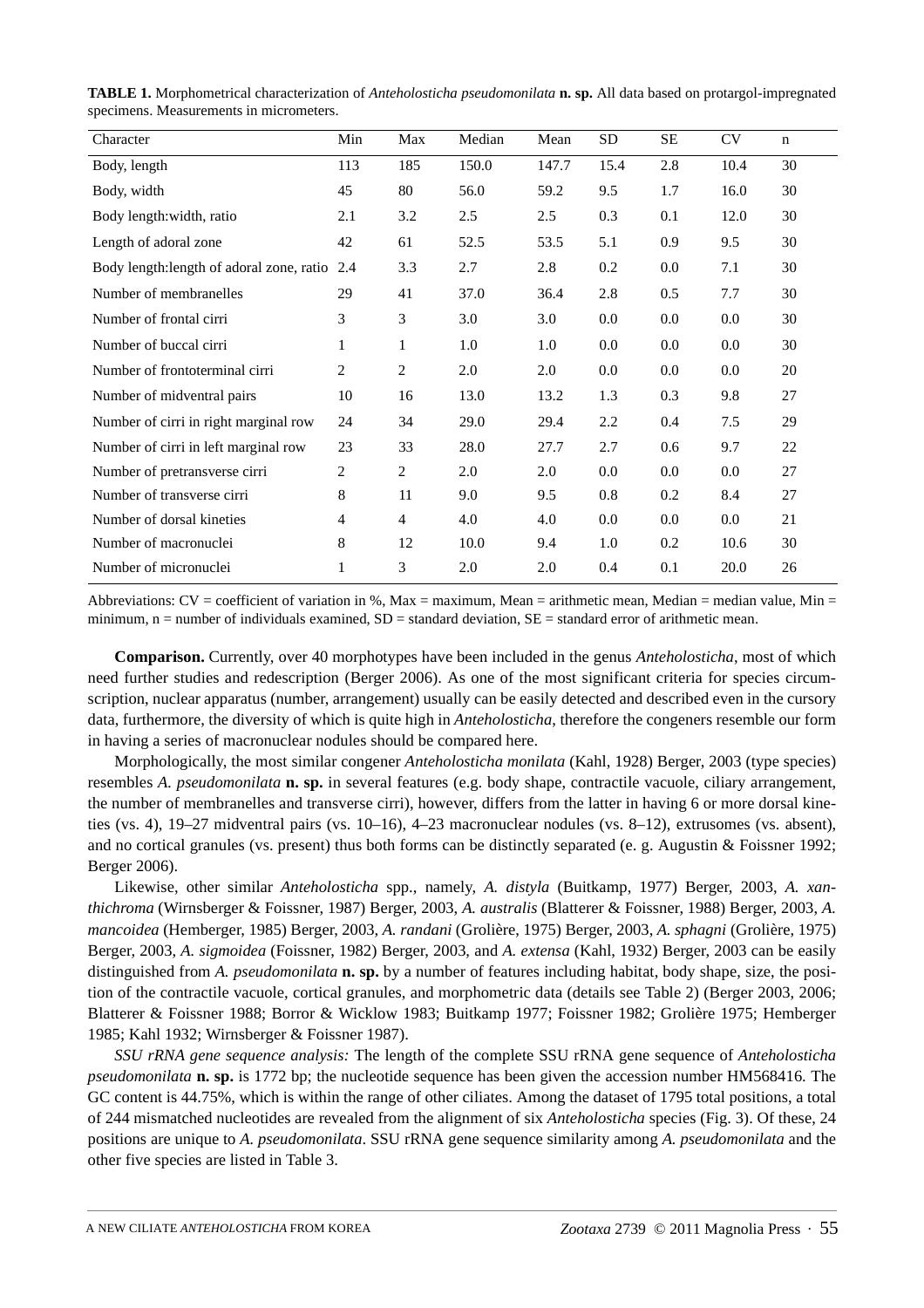|                                                     | TABLE 2. Comparison of Anteholosticha pseudomonilata n. sp.                                                                                         |                                            |                                                      | with nine most similar congeners.        |                             |                                            |                                                                   |                                              |                                                                                                                                |                     |
|-----------------------------------------------------|-----------------------------------------------------------------------------------------------------------------------------------------------------|--------------------------------------------|------------------------------------------------------|------------------------------------------|-----------------------------|--------------------------------------------|-------------------------------------------------------------------|----------------------------------------------|--------------------------------------------------------------------------------------------------------------------------------|---------------------|
| Character                                           | A. pseudomonilata                                                                                                                                   | A. distyla                                 | A. monilata                                          | 4                                        | 4.                          | 4                                          | A. australis                                                      | 4.                                           | A. sigmoidea                                                                                                                   | A. extensa          |
|                                                     |                                                                                                                                                     |                                            |                                                      | mancoidea                                | randani                     | xanthichroma                               |                                                                   | sphagni                                      |                                                                                                                                |                     |
| Body length in vivo                                 | $110 - 190$ $\mu$ m                                                                                                                                 | $150 - 180$ $\mu$ m                        | $90 - 160$ µm                                        | ca. 120 µm                               | $95 - 125$<br>$\mathbf{m}$  | $110 - 220$ $\mu$ m                        | $130 - 190$ $\mu$ m                                               | $m106 - 09$                                  | $90 - 130$ $\mu m$                                                                                                             | $140 - 240$ $\mu$ m |
| Body shape                                          | elliptical, anterior<br>end narrowed                                                                                                                | ends<br>ribbon-shaped<br>, both<br>rounded | elongated<br>narrowly<br>and both<br>rounded<br>ends | elongate,<br>margins<br>parallel<br>both | elongate<br>elliptical      | both ends<br>belt-like,<br>rounded<br>long | oblong, both<br>ends rounded                                      | elongate<br>elliptical                       | slightly sigmoidal                                                                                                             | long belt-like      |
| Adoral zone:body<br>length, ratio after<br>fixation | $30 - 42%$                                                                                                                                          | 33%                                        | 33%                                                  | 25%                                      | 34%                         | 27%                                        | 27%                                                               | 26%                                          | $23 - 25%$                                                                                                                     | 20%                 |
| Position of CV                                      | mid-body                                                                                                                                            | anterior 40%                               | mid-body                                             |                                          | anterior<br>$\overline{13}$ | mid-body<br>above                          | mid-body<br>above                                                 | anterior<br>$\overline{13}$                  | ahead of mid-body                                                                                                              | f,                  |
| Cortical granules                                   | globular, colourless,<br>longitudinal rows<br>several attached<br>$0.5 \mu m$ across,<br>forming short                                              | $\mathbf I$                                | extrusomes<br>rod-shaped                             |                                          |                             |                                            | $2.5 \times 1.5 \text{ }\mu\text{m}$<br>ellipsoidal<br>colourless | absent                                       | more or less distinct<br>globular, colourless,<br>$0.5-1$ µm across in<br>longitudinal rows                                    | absent              |
| Number of AM                                        | $29 - 41$                                                                                                                                           | $30 - 33$                                  | $30 - 44$                                            | $17 - 20$                                | $22 - 33$                   | $21 - 46$                                  | ca. 30                                                            | $24 - 25$                                    | $16 - 24$                                                                                                                      |                     |
| Number of FC                                        | ξ                                                                                                                                                   | $-5$                                       | $\overline{1}$                                       | 4                                        | $\mathfrak{g}$              | $\mathcal{E}$                              | $\tilde{ }$                                                       | $\mathbf{\mathcal{L}}$                       |                                                                                                                                | $2-3$               |
| Number of MP                                        | $10 - 16$                                                                                                                                           | $15 - 16$                                  | $19 - 27$                                            | ca.7                                     | $20 - 27$                   | $20 - 65$                                  | $ca.$ l<br>7 $\,$                                                 | $17 - 24$                                    | $9 - 12$                                                                                                                       | (19)                |
| Position of last cirri<br>in $MC$                   | slightly ahead of TC                                                                                                                                | slightly ahead<br>ofTC                     | near TC                                              | at 38% of<br>body length                 | near TC                     | near TC                                    | near TC                                                           | at 63% of<br>length<br>body                  | at 50-58% of body<br>length                                                                                                    | near TC             |
| Number of TC                                        | $8 - 11$                                                                                                                                            | $\sim$                                     | $7 - 10$                                             | 5<br>ca.                                 | $5-5$                       | $\sqrt{6}$                                 | ca.4                                                              | $\zeta$                                      | $\sqrt{6}$                                                                                                                     | $6-7$               |
| Number of DK                                        | 4                                                                                                                                                   | 4                                          | 6                                                    | $\mathcal{E}$                            | 4                           | 4                                          | 4                                                                 | 4                                            | 4                                                                                                                              |                     |
| Number of Ma                                        | $8 - 12$                                                                                                                                            | ca. 16                                     | $9 - 23$                                             | ∞<br>ca.                                 | $16 - 20$                   | $11 - 42$                                  | $ca.\;12$                                                         | $8 - 11$                                     | $(6-8)$                                                                                                                        | $6-8$               |
| Habitat                                             | Brackish                                                                                                                                            | freshwater                                 | freshwater                                           | freshwater                               | freshwater                  | freshwater                                 | freshwater                                                        | freshwate                                    | freshwater                                                                                                                     | marine              |
| Data source                                         | present work                                                                                                                                        | Buitkamp<br>(1977)                         | Augustin $\&$<br>Foissner<br>(1992)                  | Hemberger<br>(1985)                      | Grolière<br>(1975)          | Foissner<br>Wirnsberger<br>(1987)<br>&     | ళ<br>Blatterer<br>Foissner<br>(1988)                              | Borror <sub>&amp;</sub><br>Wicklow<br>(1983) | Foissner (1982)                                                                                                                | Kahl (1932)         |
|                                                     | = transverse cirri. $-$ = Data unavailable. ( $)$ = data counted from drawing.<br>AM = adoral membranelles; BC = buccal cirri; $CV =$ contractile v |                                            |                                                      |                                          |                             |                                            |                                                                   |                                              | vacuole; DK = dorsal kinety; FC = frontal cirri; Ma = macronuclear nodules; MC = midventral complex; MP = midventral pairs; TC |                     |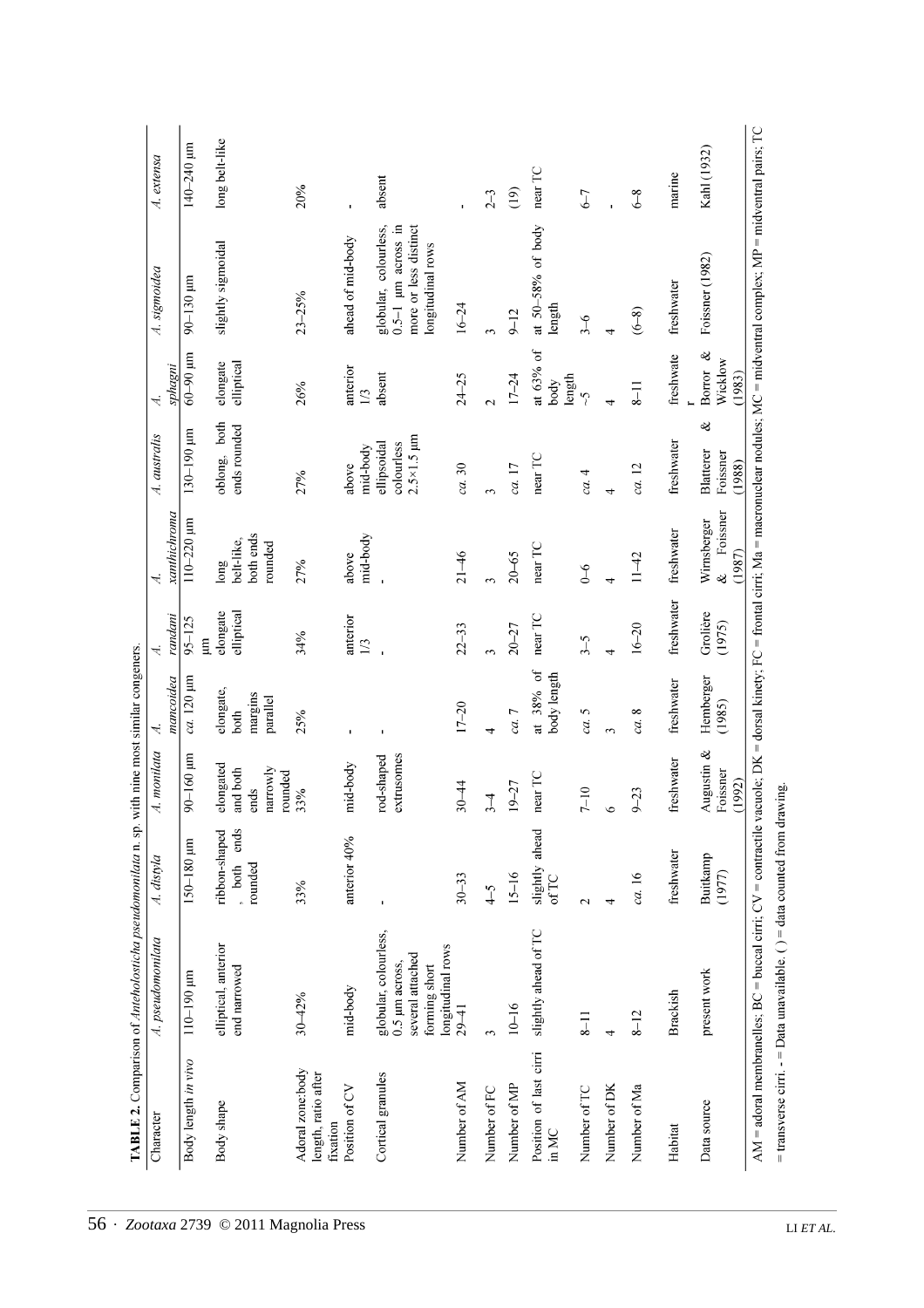The SSU rRNA gene sequence comparison study clearly exhibits a considerable inconsistency of *Anteholosticha pseudomonilata* from other five congeners. Pairwise sequence similarities between *A*. *pseudomonilata* and its congeners range from 92.38% to 96.56% (Table 3). The comparatively high sequence discrepancy (3.44%) with the most similar morphotype *A. monilata* strongly suggests our form as a distinct species. *Anteholosticha monilata* is the type species indicating that the new species is a true member of the genus. By contrast, some other species seem to be not congeneric as indicated by the high differences in the structural similarity (Table 3). This supports the assumption by Berger (2003, 2006) that members of the genus *Anteholosticha* are likely not to be a monophyletic group. These higher ranges of molecular divergence also coincide with the statement of morphological analysis to establish *A. pseudomonilata* as an individual species of the genus *Anteholosticha*.

|                                                                                                   | A. pseudomonilata | A. monilata | A. parawarreni                                                                                                                                                                                                                                                                                                                                                                                                                                                                                                                                                                                                    | A. scutellum | A. multistilata |
|---------------------------------------------------------------------------------------------------|-------------------|-------------|-------------------------------------------------------------------------------------------------------------------------------------------------------------------------------------------------------------------------------------------------------------------------------------------------------------------------------------------------------------------------------------------------------------------------------------------------------------------------------------------------------------------------------------------------------------------------------------------------------------------|--------------|-----------------|
| A. monilata                                                                                       | 96.56             |             |                                                                                                                                                                                                                                                                                                                                                                                                                                                                                                                                                                                                                   |              |                 |
| A. parawarreni                                                                                    | 93.07             | 93.12       |                                                                                                                                                                                                                                                                                                                                                                                                                                                                                                                                                                                                                   |              |                 |
| A. scutellum                                                                                      | 93.11             | 92.88       | 97.37                                                                                                                                                                                                                                                                                                                                                                                                                                                                                                                                                                                                             |              |                 |
| A. multistilata                                                                                   | 94.67             | 94.55       | 94.09                                                                                                                                                                                                                                                                                                                                                                                                                                                                                                                                                                                                             | 94.58        |                 |
| A. manca                                                                                          | 92.38             | 93.15       | 91.32                                                                                                                                                                                                                                                                                                                                                                                                                                                                                                                                                                                                             | 91.52        | 93.45           |
|                                                                                                   |                   |             |                                                                                                                                                                                                                                                                                                                                                                                                                                                                                                                                                                                                                   |              |                 |
| A. pseudomonilata<br>A. monilata<br>A. parawarreni                                                |                   |             | A C T G C G T A A G A A T T T T - T A T T T - A G - A C - C T C C G A T T C C A A T T A G T G G C A<br>. . GCG. G. G. . - A G. . - . T - T C T T<br>CA.TGAGCCC.CCCGG.-G.A.C.T.GCC.ATGCCA.TT                                                                                                                                                                                                                                                                                                                                                                                                                       |              |                 |
| A. scutellum                                                                                      |                   |             | CA. T. A G C C A C . T C C C G G . - G . - . C . T . G C C . A C . G C C A . T T                                                                                                                                                                                                                                                                                                                                                                                                                                                                                                                                  |              |                 |
| A. multistilata                                                                                   |                   |             | TTC.CAGGCAG.AA-.CTTAT.GT.GGCTT                                                                                                                                                                                                                                                                                                                                                                                                                                                                                                                                                                                    |              |                 |
| A. manca                                                                                          |                   |             |                                                                                                                                                                                                                                                                                                                                                                                                                                                                                                                                                                                                                   |              |                 |
| A. pseudomonilata<br>A. monilata<br>A. parawarreni<br>A. scutellum<br>A. multistilata<br>A. manca |                   |             | 491 442 443 444 446 500 515 516 520 521 531 532 534 537 541 631 631 640 640 640 652 663 663 669 660 661 662 663 664 667 670 670 670 670 670 670 682 683 665 666 669 690 60 706 717 709 715 719<br>- A C C A A G C T T G A T A A T C G G A T C T T C C T T G T T G T - - - - - T G A G - A T C T C T T T<br>- T . T . A A G G . G A T . A G G C G C G - - - - - C C T T . C<br>CGTTG.C.CAAGGCGATGG.AGGT-GCC-.AACCG.CT.TCCGAC<br>TGTTG.C.CAAGGCGATGG.A.G.-GCCAGCTGT.CCCGAC<br>- - TGA. . T. . ACG. GAT. . GG. - . CG. TC - - - G. - CC. G. .<br>- T A C G . G A T A A T G G A C G T G - - - - - . T C - C A T C T G |              |                 |
| A. pseudomonilata<br>A. monilata<br>A. parawarreni<br>A. scutellum<br>A. multistilata<br>A. manca |                   |             | - TTTAT - TGACCTGCAAGACCGTCG - - CGGGACAGCCGTTTTATCGCTGA<br>$T . C G G . T C . G . A T G T C - - A C A C C$<br>$T. CG. CGGCTC. GGAT. GA. T. \ldots. C-- \ldots. \ldots. ACA. \ldots. \ldots. C$<br>$T. CG. . - . TC. GG. CT. T. T. GT. CCA. C$<br>T . C G - . T C A A G A C T G T T A T . C - - T A . T T T T A G T T C A A . T A G T T A A C                                                                                                                                                                                                                                                                     |              |                 |
| A. pseudomonilata<br>A. monilata<br>A. parawarreni<br>A. scutellum<br>A. multistilata<br>A. manca |                   |             | ATAATGGAGAG - TTTGACTTTCTTC - ACGTTT - CTCGTTCAAGCGAATGG<br>GGA.TGACA.ACG.TAAATCAC.AACCTT.AG.A.<br>G.CGAAG.CGCTACTTCAA-AACA.TT.A.GG.A.<br>. A . T G A . - . A C G . T A C A - C G C - - A . T A A .<br>GG. ATGA . AAC - GA . A . - . TCAT - TTCA - - - - . TA TCTA . TT . AAT                                                                                                                                                                                                                                                                                                                                     |              |                 |
| A. pseudomonilata<br>A. monilata<br>A. parawarreni<br>A. scutellum<br>A. multistilata<br>A. manca |                   |             | ACGCCCACCTTA - GTCTCCTCGA - - TTGGCATAAGGTCA<br>. G A - T . T - - T T . G<br>$T$ $TC$ $TC$ AGGT $C$ $TCC$ . $C$ AGT $CC$ $C$<br>$TT$ $TC$ $TCAT-TC$ -. $TCAG-CC$ .A $C$<br>$TTCGTCTCGG-.CCCC---C.AG$<br>TT.ATT.TCG - - . T. . - C. . A - - . CTA GTCAAG                                                                                                                                                                                                                                                                                                                                                           |              |                 |

**TABLE 3.** The structural similarities (%) of the SSU rRNA gene sequences of six *Anteholosticha* species determined according to Elwood *et al*. (1985).

**FIGURE 3.** The alignment of variable sites for SSU rRNA gene sequences of *Anteholosticha pseudomonilata* **n. sp.** and five congeners. Nucleotide position number is marked at the top of each aligned line. Missing sites are indicate by gaps (–) and the sites matched with *A. pseudomonilata* are represented with dots.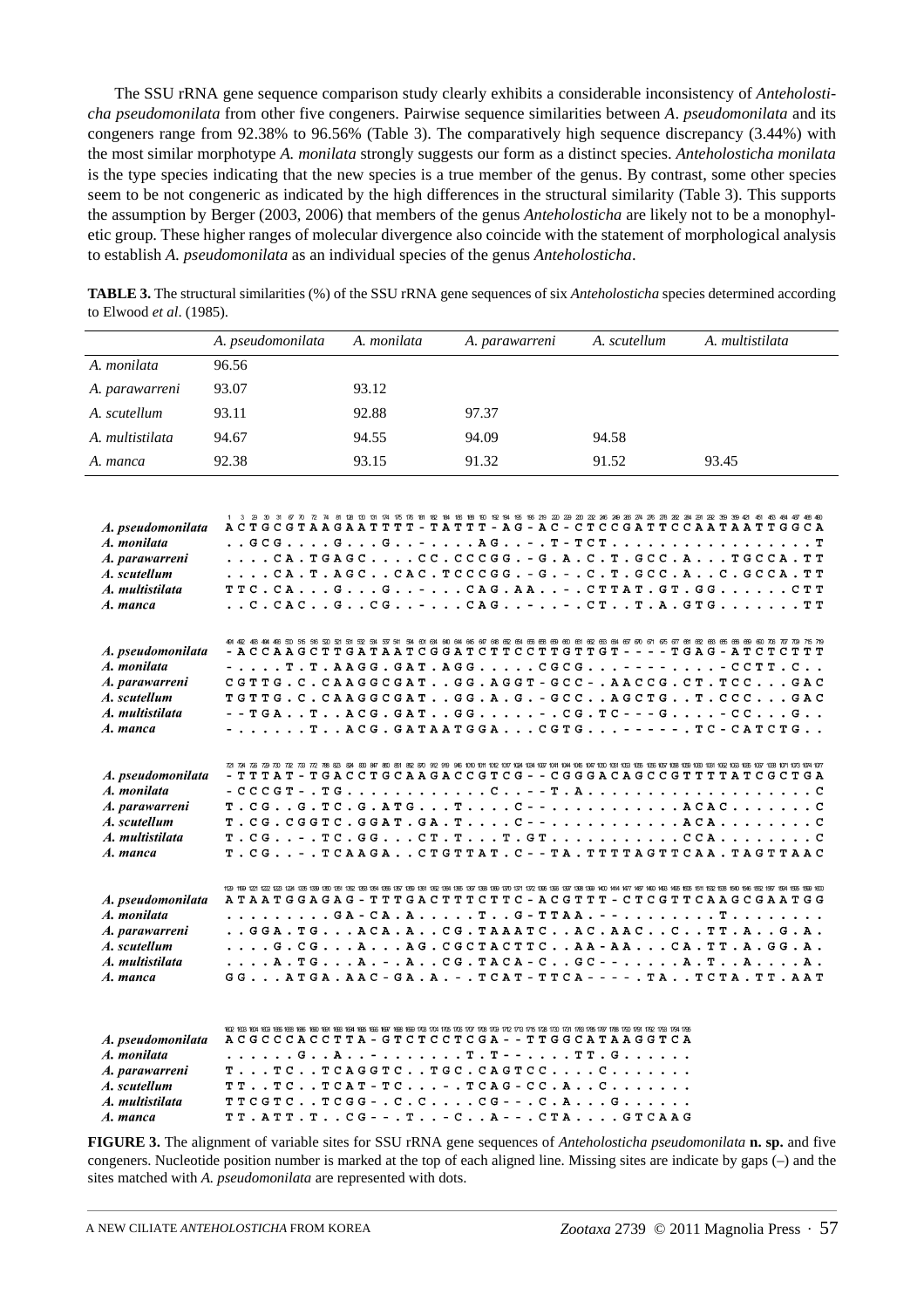#### **Acknowledgements**

This work was supported by the National Research Foundation of Korea Grant funded by the Korea Government (No. 2009-0077263, M. K. Shin), and "The Survey of Korean Indigenous Species" supported by the National Institute of Biological Resources (NIBR) of Korea and the Natural Science Foundation of China (Project number: 30700066, D. Ji).

#### **References**

- Augustin, H. & Foissner, W. (1992) Morphologie und Ökologie einiger Ciliaten (Protozoa: Ciliophora) aus dem Belebtschlamm. *Archiv für Protistenkunde*, 141, 243–283.
- Berger, H. (2003) Redefinition of *Holosticha* Wrzesniowski, 1877 (Ciliophora, Hypotricha). *European Journal of Protistology*, 39, 373–379.
- Berger, H. (2006) Monograph of the Urostyloidea (Ciliophora,Hypotricha). *Monographiae Biologicae,* 85, 1–1303.
- Blatterer, H. & Foissner, W. (1988) Beitrag zur terricolen Ciliatenfauna (Protozoa: Ciliophora) Australiens. *Stapfia*, 17, 1–84.
- Borror, A.C. (1972) Revision of the order Hypotrichida (Ciliophora, Protozoa). *The Journal of Protozoology,* 19, 1–23.
- Borror, A.C. & Hill, B.F. (1995) The order Euplotida (Ciliophora): taxonomy, with division of *Euplotes* into several genera. *The Journal of Eukaryotic Microbiology,* 42, 457–466.
- Borror, A.C. & Wicklow, B.J. (1983) The suborder Urostylina Jankowski (Ciliophora, Hypotrichida): morphology, systematics and identification of species. *Acta Protozoologica,* 22, 97–126.
- Buitkamp, U. (1977) Die Ciliatenfauna der Savanne von Lamto (Elfenbeinküste). *Acta Protozoologica,* 16, 249–276.
- Chen, X., Gao, S., Song, W., Al-Rasheid, K.A.S., Warren, A., Gong, J. & Lin, X. (2010) *Parabirojimia multinucleata* spec. nov. and *Anteholosticha scutellum* (Cohn, 1866) Berger, 2003, marine ciliates (Ciliophora, Hypotrichida) from tropical waters in southern China, with notes on their small-subunit rRNA gene sequences. *International Journal of Systematic and Evolutionary Microbiology,* 60, 234–243.
- Elwood, H.J., Olsen, G.J. & Sogin, M.L. (1985) The small subunit ribosomal RNA gene sequences from the hypotrichous ciliates *Oxytricha nova* and *Stylonychia pustulata*. *Molecular Biology and Evolution*, 2, 399–410.
- Foissner, W. (1982) Ökologie und Taxonomie der Hypotrichida (Protozoa: Ciliophora) einiger österreichischer Böden. *Archiv für Protistenkunde*, 126, 19–143.
- Gong, J., Kim, S., Kim, S., Min, G., Roberts, D., Warren, A. & Choi, J. (2007) Taxonomic redescriptions of two ciliates, *Protogastrostyla pulchra* n. g., n. comb. and *Hemigastrostyla enigmatica* (Ciliophora: Spirotrichea, Stichotrichia), with phylogenetic analyses based on 18S and 28S rRNA gene sequences. *The Journal of Eukaryotic Microbiology,* 54, 468–478.
- Grolière, C.A. (1975) Descriptions de quelques ciliés hypotriches des tourbières a sphaignes et des étendues d'eau acides. *Protistologica*, 11, 481–498.
- Hemberger, H. (1985) Neue Gattungen und Arten hypotricher Ciliaten. *Archiv für Protistenkunde*, 130, 397–417.
- Jiang, J., Zhang, Q., Warren, A., Al-Rasheid, K.A.S. & Song, W. (2010) Morphology and SSU rRNA gene-based phylogeny of two marine *Euplotes* species, *E. orientalis* spec. nov.and *E. raikovi* Agamaliev, 1966 (Ciliophora, Euplotida). *European Journal of Protistology,* 46, 121–132.
- Kahl, A. (1928) Die Infusorien (Ciliata) der Oldesloer Salzwasserstellen. *Archiv für Hydrobiologie,* 19, 189–246.
- Kahl, A. (1932) Urtiere oder Protozoa I: Wimpertiere oder Ciliata (Infusoria) 3. Spirotricha. *Die Tierwelt Deutschlands,* 25, 399–650.
- Li, L., Zhang, Q., Hu, X., Warren, A., Al-Rasheid, K.A.S. Al-Khedheiry, A.A. & Song, W. (2009) A redescription of the marine hypotrichous ciliate, *Nothoholosticha fasciola* (Kahl, 1932) nov. gen., nov. comb.(Ciliophora: Urostylida) with brief notes on its cellular reorganization and SS rRNA gene sequence. *European Journal of Protistology,* 45, 237–248.
- Li, L., Huang, J., Song, W., Shin, M.K., Al-rasheid, K.A.S. & Berger, H. (2010) *Apogastrostyla rigescens* (Kahl, 1932) gen. nov., comb. nov. (Ciliophora, Hypotricha): Morphology, notes on cell division, SSU rRNA gene sequence data, and neotypification. *Acta Protozoologica,* 49, 195–212.
- Liu, W., Shao, C., Gong, J., Li, J., Lin, X. & Song, W. (2010) Morphology, morphogenesis and molecular phylogeny ofa new marine urostylid ciliate (Ciliophora, Stichotrichia) from the South China Sea, and an overview of the convergent evolution of midventral complex within the Spirotrichea. *Zoological Journal of the Linnean Society,* 158, 697–710.
- Lynn, D.H. & Small, E.B. (2002) Phylum Ciliophora Doflein, 1901. *In*: Lee, J.J., Leedale, G.G. & Bradbury, P.C. (eds.) *The illustrated guide to the protozoa*, 2<sup>nd</sup> ed. Allen Press Inc, Lawrence, pp. 371–656 (year 2000).
- Song, W. & Packroff, G. (1997) Taxonomy and morphology of marine ciliates from China with description of two new species, *Strombidium globosaneum* nov. spec. and *S. platum* nov. spec. (Protozoa, Ciliophora). *Archiv für Protistenkunde*, 147, 331–360.
- Song, W., Warren, A. & Hill, B. (1998) Description of a new freshwater ciliate, *Euplotes shanghaiensis* nov. spec. from China (Ciliophora, Euplotidae). *European Journal of Protistology,* 34, 104–110.
- Thompson, J.D., Higgins, D.G. & Gibson, T.J. (1994) CLUSTAL W: improving the sensitivity of progressive multiple sequence alignment through sequence weighting, positions- specific gap penalties and weight matrix choice. *Nucleic Acids*